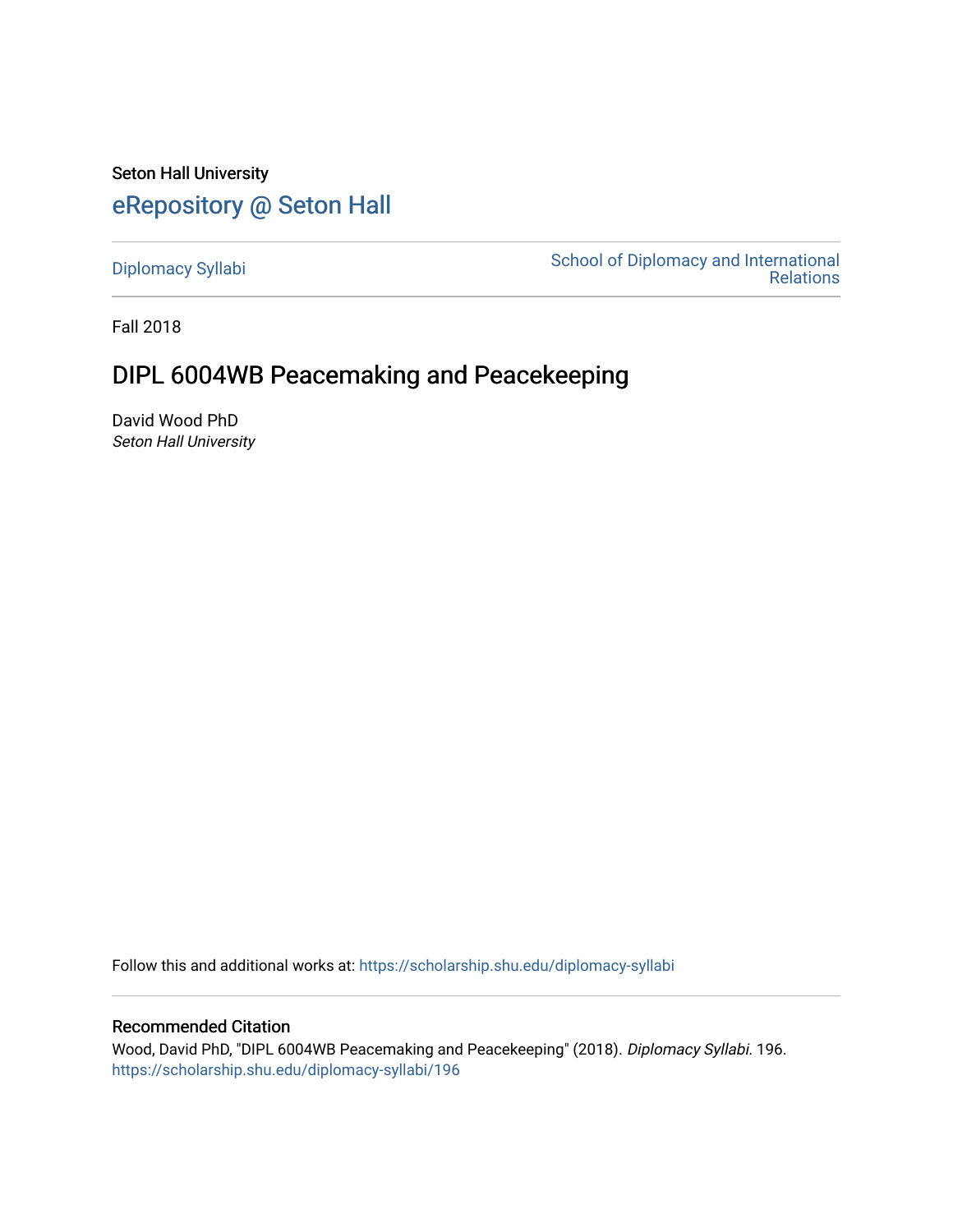## **DIPL 6004WB: PEACEMAKING AND PEACEKEEPING Fall 2018** (online)!

| Instructor: | David Wood, Professor of Practice, Peace and Conflict                  |  |  |  |
|-------------|------------------------------------------------------------------------|--|--|--|
|             | School of Diplomacy and International Relations, Seton Hall University |  |  |  |
| Contact:    | $david$ wood @ shu edu                                                 |  |  |  |
|             | Skype: wood.david                                                      |  |  |  |
|             | Office hours: By appointment (Skype or email)                          |  |  |  |

## **COURSE DESCRIPTION**

This course examines theories and research concerning the nature and causes of conflict at both the domestic and international levels as well as practice for preventing, managing or resolving such conflicts. Students will learn the basic concepts of conflict resolution and skills of diagnosing social conflict. We will focus on the practice of conflict resolution with emphasis on peacemaking and peacekeeping and the connection between conflict analysis and intervention. This course will include a blend of lectures, reflective blogs, class discussions and exercises.

## **LEARNING OUTCOMES**

By the end of the course, students will be able to:

- 1. Assess systematically and analytically peacekeeping and peacemaking approaches
- 2. Apply theories, concepts and models of peacemaking and peacekeeping on real life cases
- 3. Connect theory to practice through discussion, research and case study analysis

## **REQUIRED TEXTS:**

## **The following texts should be purchased (from Amazon, SHU Bookstore, addall.com, or any other site) or rented:**

Allen Nan, Susan, Zacharia C. Mampilly, and A. Bartoli, ed. 2011. Peacemaking: From Practice to Theory. Westport, Conn.: Praeger. (e-book available through SHU library)

Pruitt, Dean G, Sung Hee Kim, and Jeffrey <sup>Z</sup> Rubin. 2004. Social Conflict: Escalation, Stalemate, and Settlement. 3rd ed. McGraw- Hill Series in Social Psychology. Boston: McGraw-Hill.

Dallaire, Romeo, and Brent Beardsley. 2005. Shake Hands with the Devil: The Failure of Humanity in Rwanda. New York, NY; [Berkeley, Calif.]: Carroll & Graf; Distributed by Publishers Group West.

<sup>&</sup>lt;sup>1</sup> The instructor reserves the right to modify the syllabus as necessary during the course of the semester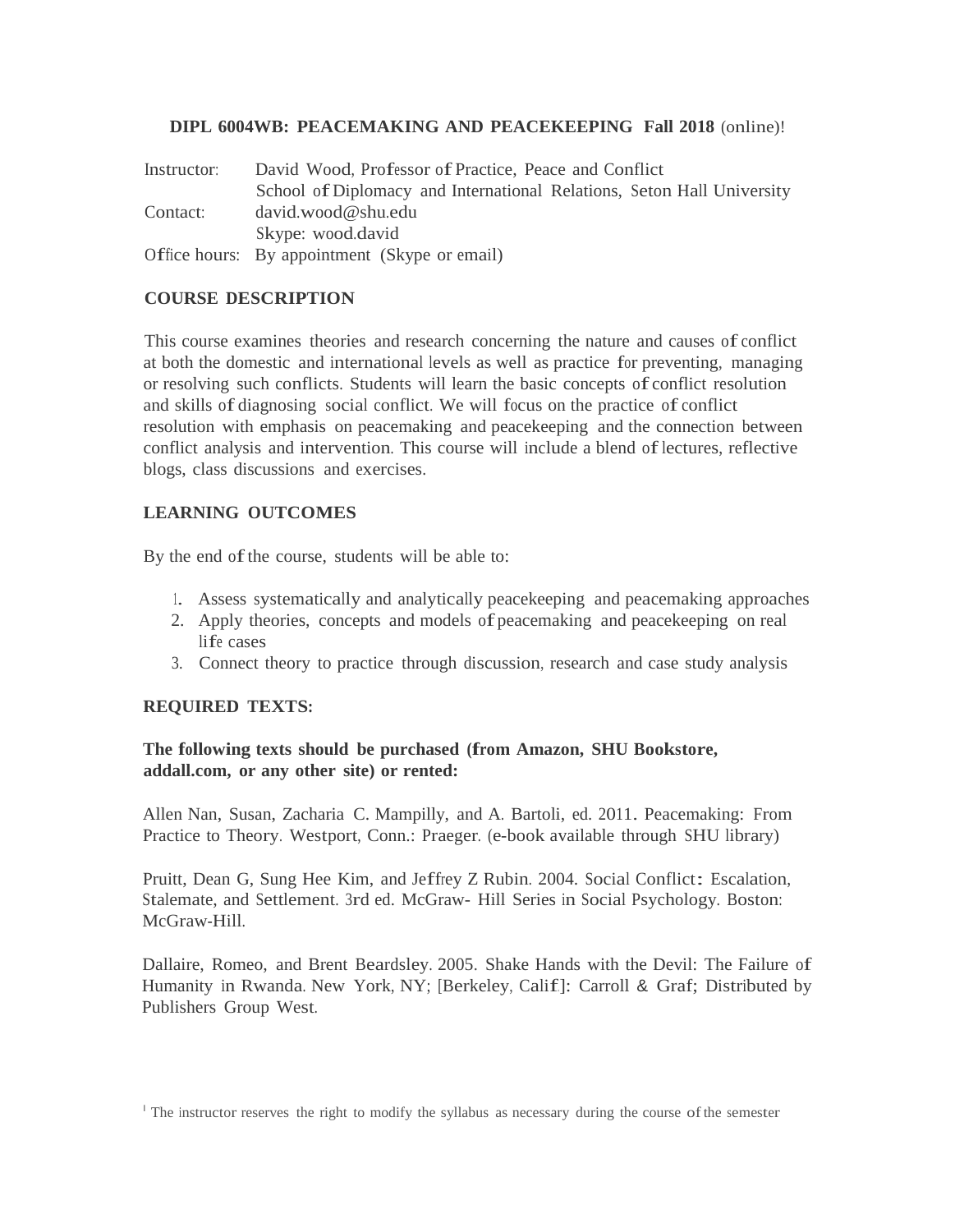Bellamy, Alex J, and Stuart, Williams, Paul D Griffin. 2010. Understanding Peacekeeping. Cambridge: Polity Press.

All other readings will be made accessible on Blackboard.

Course Policies

Late Work

All blogs, discussion postings and papers are due by 6pm on the noted day and will be considered late if submitted after this time. No late blogs and discussion posts will be accepted without prior discussion and approval from the instructor. Late papers will receive a one-point deduction for every day late, up to 15 total points. I understand that emergencies happen; please contact me sooner, rather than later, if you find it difficult to keep up with your work, are falling behind in the class, or are having problems and difficulties of any kind.

## Assessment of Students

Students participating in the course will be graded based on the following:

- 1. Active participation in the class activities (group discussions and biogs) (50%) While each forum officially will begin on Monday of each week, you will have access to forum content and information at any time. However, forums will remain open for discussions, blog posts and assignment submissions until 6:00 p.m., Sunday. Please note that first response to discussion questions is due on Friday, and at least two responses to colleague posts are due two days later, on Sunday. You must do both for your responses to be considered complete. Submitting one without the other will result in loss of points. Students will also be graded on the quality and thoughtfulness of their contributions as per the discussion board and blog assignment rubrics posted on blackboard. Since our class does not meet in person, it is your contributions on the material, your reflections around the subject matter and your engagement on these issues with each other that will greatly enhance the course. Both discussion and blog posts must reference class readings for that week and include a list of works cited.
- 2. Reflective paper (20 %) One 7-page paper in which you should analytically reflect on the book Shake Hands with the Devil: The Failure of Humanity in Rwanda. Discuss the book by pointing out strengths and weaknesses of various approaches and concepts that pertain to peacekeeping. Apply other readings from the class to support your arguments. Feel free to use your own examples and ideas to support your arguments.
- 3. Final paper: analysis of conflict of your choice (30%)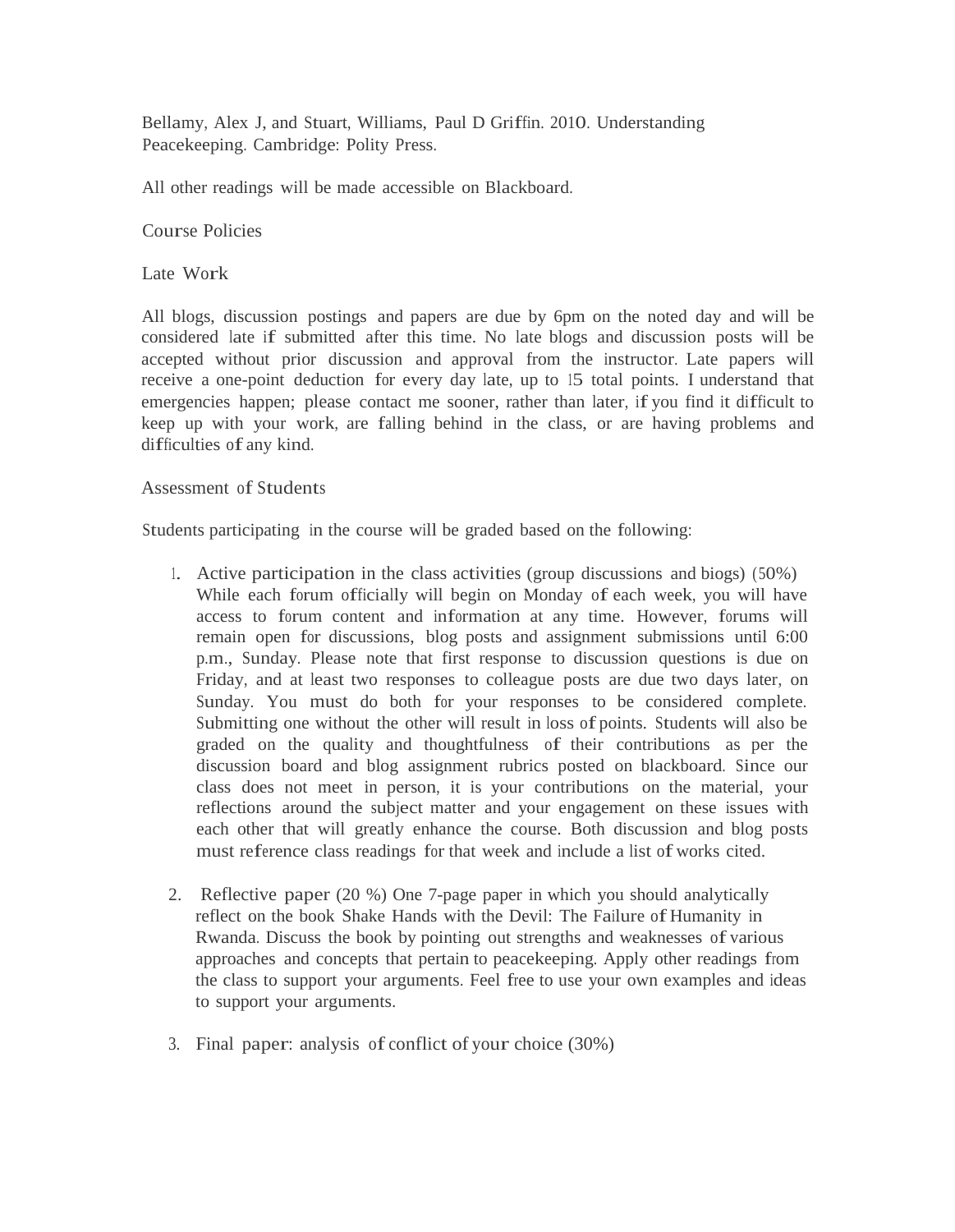The final paper should be a case study, emphasizing and utilizing conflict analysis and resolution concepts from the readings to both analyze some current conflict and propose possible peacemaking/peacekeeping strategies.

You will need to prepare a one-paragraph summary of your paper and send it to the instructor (as a blog post during week 7). Also include a paper outline, with the headings that you plan to have in the paper, as well as a preliminary list of works cited, providing at least eight sources. Then, based on the recommendations and questions that you'll receive, you should write the final paper.

Pick a conflict situation (this can be communal conflict, cultural conflict, ethnic, international or domestic conflict);

Analyze the conflict - provide <sup>a</sup> short background, parties interests and aspirations, key issues and developments, some previous peacemaking initiatives - analysis means that you should not describe, but be critical and reflective in each argument that you make; if you say something support it with evidence.

Suggest a peacemaking/peacekeeping intervention/strategy and explain why it would work, what challenges you expect and what are the ways forward.

#### **Citation Style**

**For all written assignments,** it is expected that you will cite your class texts, supplemental readings, and other sources. Be creative and give your own opinions supported by evidence. Do not describe - be **analytical and creative. Papers should utilize one of the** *Chicago Manual of Style* **citation formats: Author-Date or Notes and Bibliography.** The guidelines for these formats are on the course Blackboard page.

Again, please be sure to include either footnotes or in-text citations in ALL work, including blogs and discussion posts. Failure to do so will result in points taken off. Please also ensure that the papers are double-spaced, spell-checked, and legible. They should be in 12-point characters in the 'Times' font. Please use **Word document format.**  All material submitted for the class should be your own work and must not be copied or otherwise plagiarized.

**Grailing Criteria** Assignments/Activities Discussions and biogs (due dates on Blackboard) **<sup>1</sup>**Reflective Paper: **10/21/2018** Final Paper: **11/25/2018**

Table of points:

|  | Module Group discussion Biogs Paper (graded) Total percentages |
|--|----------------------------------------------------------------|
|  |                                                                |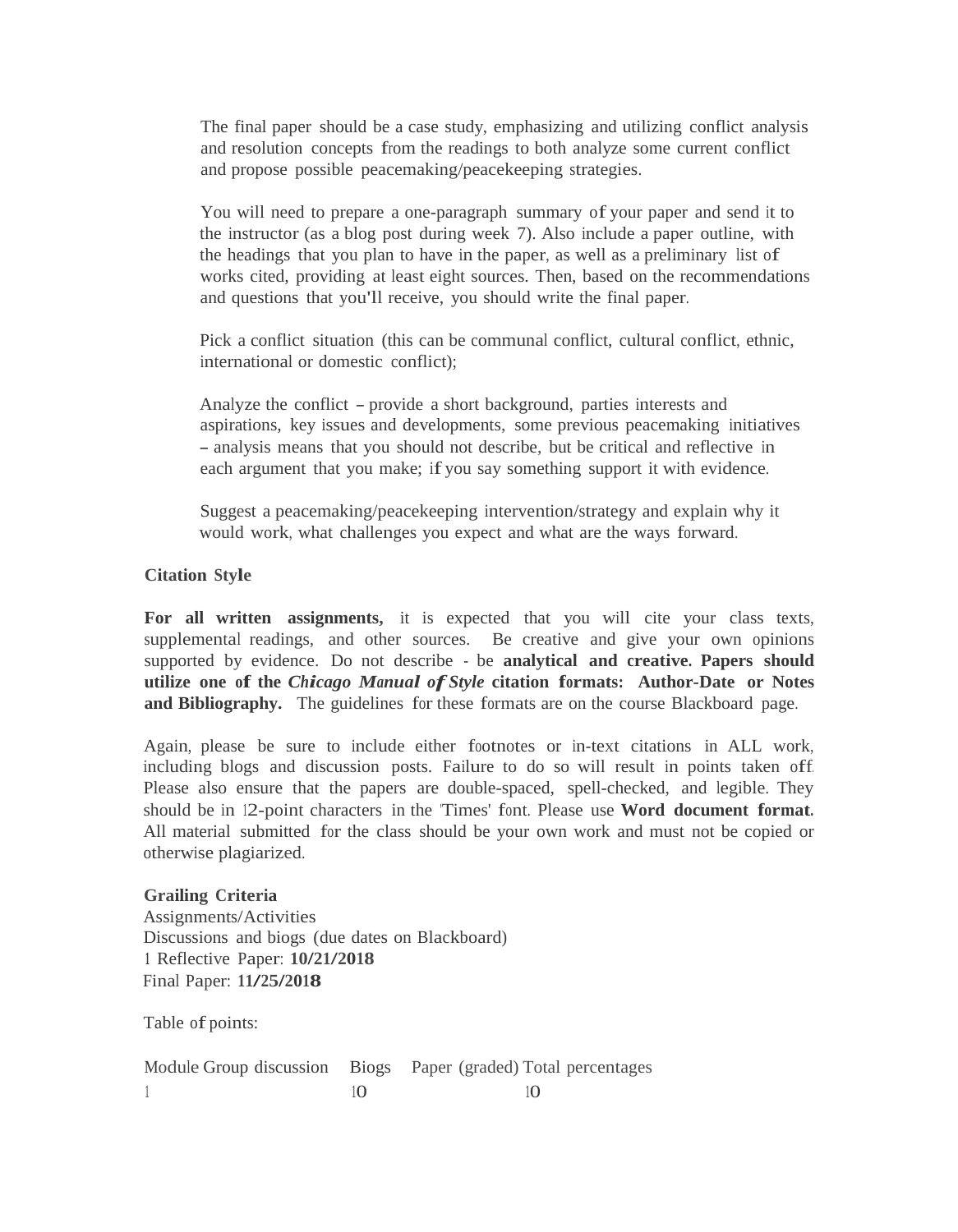| $\overline{2}$ |    | 5  |    | 5   |
|----------------|----|----|----|-----|
| $\mathfrak{Z}$ | 5  |    |    | 5   |
| $\overline{4}$ | 10 |    |    | 10  |
| 5              |    |    | 20 | 20  |
| 6              |    | 5  |    | 5   |
| $\overline{7}$ |    | 10 |    |     |
| $\,$ $\,$      |    |    |    |     |
| 9              | 5  |    |    | 5   |
| 10             |    |    | 30 | 35  |
| Total          | 20 | 30 | 50 | 100 |
|                |    |    |    |     |

#### **Grading Scale** A 94-100

A- 90-93 B+ 87-89 B 84- 86 B- 80-83 C+ 77-79 C 74-76 C- 70-73 D+ 67-69 D 63-66 D- 60-62  $F<60$ 

## **Blackboard**

We will use Blackboard 9.1 for the course. Additional guidance on individual assignments and discussion questions will be posted there. Use the Blackboard assignment drop box to submit your work for grading. Please visit our Blackboard site regularly.

## **Technical Help**

The first point of contact for any technology related question or problem is Seton Hall University's Technology Service Desk. Contact the Technology Service Desk by phone by calling (973) 275-2222 or via e-mail at [servicedesk@shu.edu.](mailto:servicedesk@shu.edu)

The Technology Service Desk is staffed by IT professionals Monday through Friday from <sup>8</sup> a.m. through 11 p.m. Outside ofthese hours, the Technology Service Desk phone is answered by an external technology support service that provides phone support for most University applications, including the Blackboard Leaming Management System, Microsoft Windows, and the Microsoft Office suite.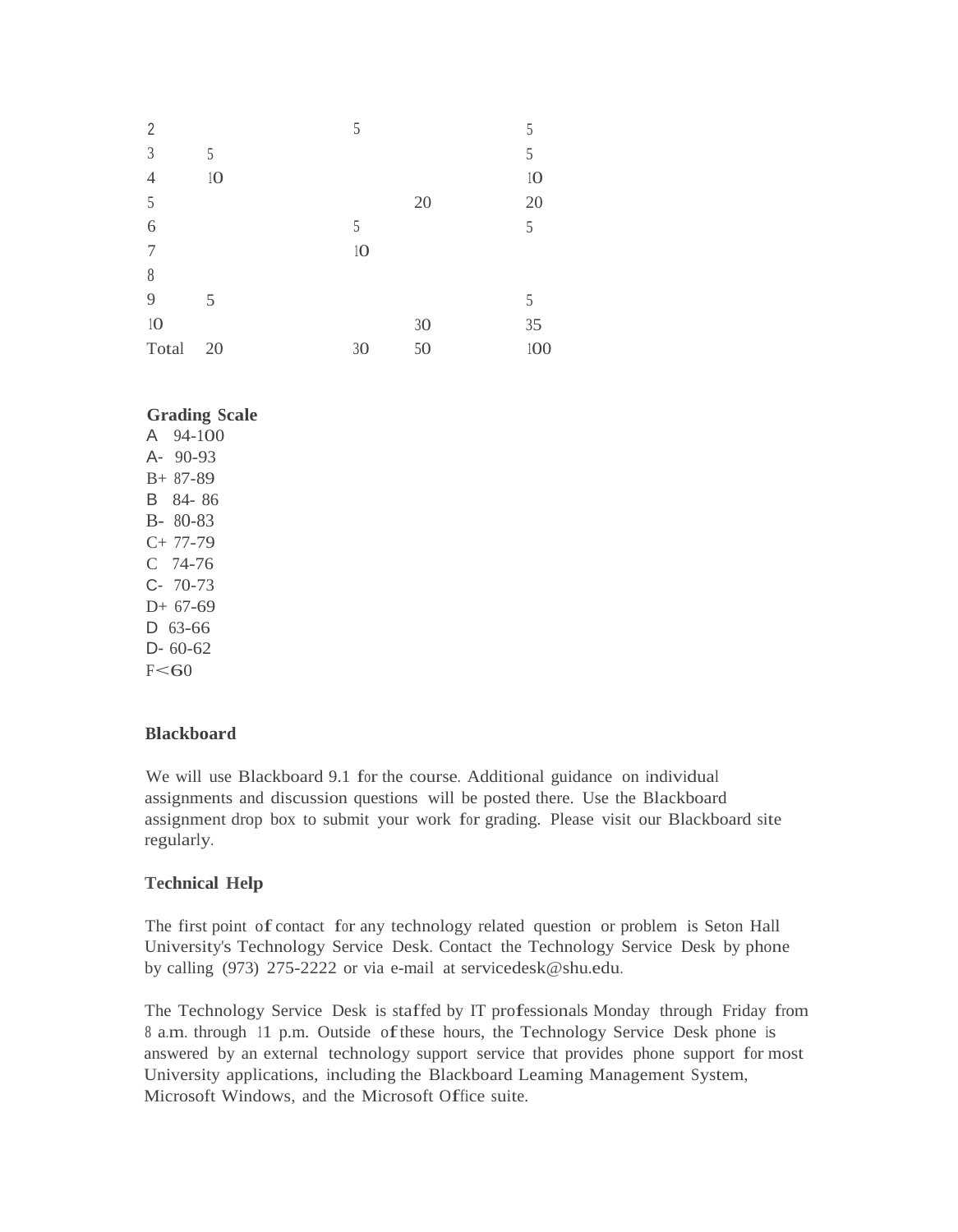For more tips and technical information, go to Seton Hall's Tech Help Community.

## **Special Library Resources for Online Students**

Seton Hall online students have electronic access to vast information resources of the University Libraries. Students have immediate access to collections of databases, articles, journals, and ebooks from the library homepage. Access to most electronic materials requires the use of a Seton Hall PirateNet ID and password. Ifthe Seton Hall University Library does not include a certain article, the library will obtain a digital copy from another library and email it within 24 to 48 hours ofrequest. Additionally, online instructors post items from the library's collection to the course's Blackboard site.

Online students and faculty receive personal assistance from our expert library faculty in <sup>a</sup> number ofways. General queries can be handled by the Reference Desk, at (973-761- 9437) or through our Ask a Librarian page. Subject librarians offer in depth assistance via phone by appointment. The library's research guides provide guidance to finding subject• specific electronic materials.

## **Communication, Feedback and Email**

The instructor will respond to student's emails within 48 hours. Ifinstructor is away from email for more than one day, she will post an announcement in the Blackboard course folder.

Before sending an email, please check the following (available on your Blackboard course menu) unless the email is of a personal nature:

- Syllabus
- Frequently Asked Questions (FAQs)
- Help forum (Feel free to respond to other students in the Help forum if you know the answer.)
- Blackboard videos on how to use Blackboard features
- Blackboard Q&A, and
- Technology Requirements.

Grades and feedback will either be posted to Blackboard (see My Grades) or as a general announcement to all students, within <sup>5</sup> to 7 days for blogs and discussions and within two weeks for papers after the assignment is due. I will post feedback using the announcement feature when the feedback is one that can benefit all students equally.

It is expected that you use your SHU email address; emails from non-SHU accounts will not be returned.

## **Netiquette**

Netiquette refers to the good manners we use when communicating online. For online discussion netiquette:

1. Think of your comments as printed in the newspaper ... your online comments will be seen, heard and remembered by others in this class. Before you make an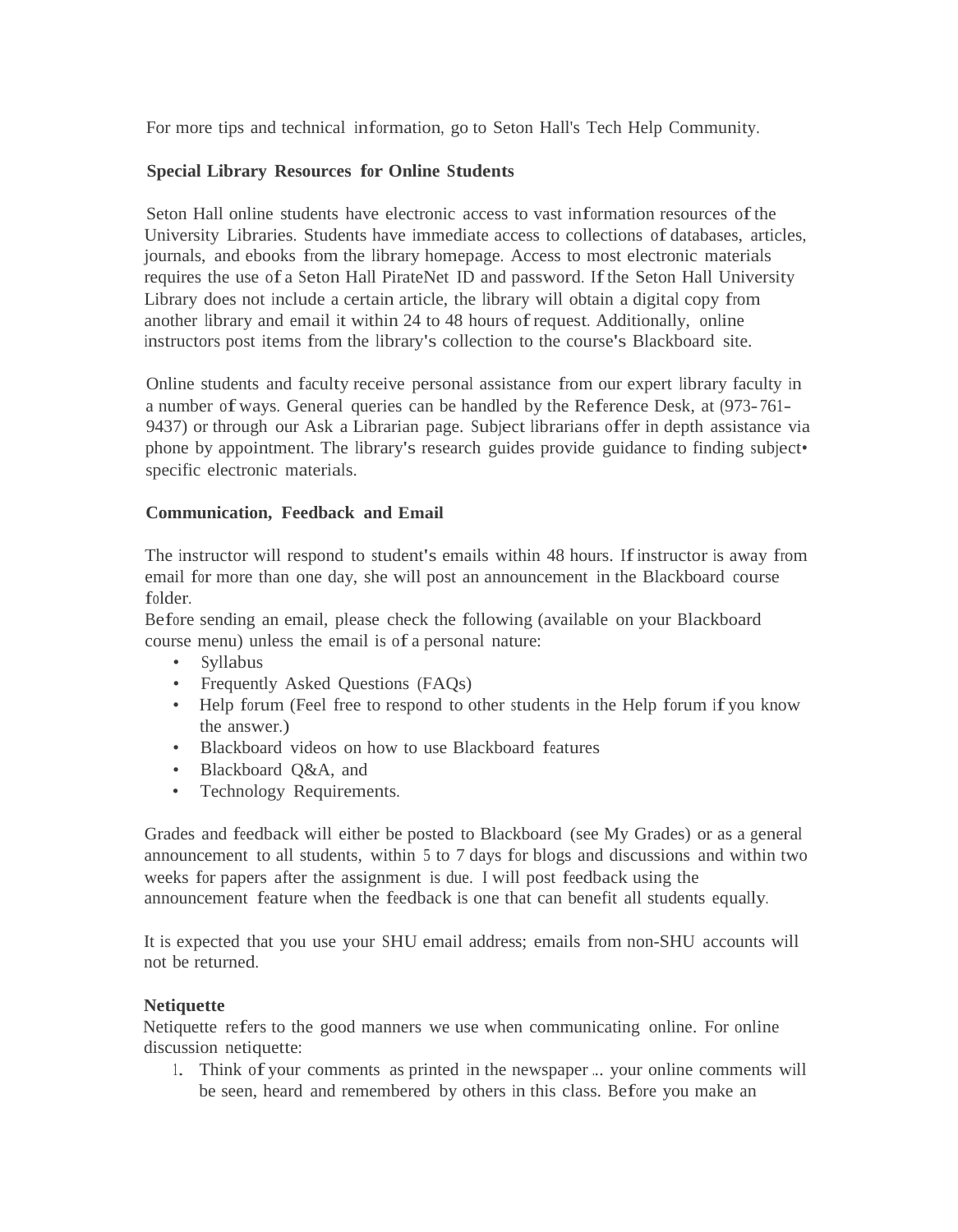emotional, outrageous, or sarcastic remark on-line, think about whether or not you would care if it was seen in your local newspaper.

- 2. Don't be overcome by your emotions. Take a few breaths and step away from your computer if need be.
- 3. Sign your real name. It is easier to build a classroom community when you know to whom you are responding.
- 4. Avoid self-centered comments. If you have <sup>a</sup> great idea, great. If you want to contribute to an ongoing discussion, terrific. But, don't just tell others about your problems ("I'm frustrated", "My audio doesn't work today") unless it contributes in some way to the class.
- 5. Avoid negativity. You can disagree. You should disagree. You can challenge ideas and the course content, but avoid becoming negative online. It will impact you negatively, hinder the class discussion, and may give the wrong impression of you to others.
- 6. There is no need to be aggressive online. No flaming, all caps, or  $\left\lfloor \frac{1}{2} \right\rfloor$ , or ????
- 7. Be polite, understate rather than overstate your point, and use positive language. Using bold, frank, overstated language conveys an emotional aggressiveness that hinders your message.
- 8. Disagree politely. When you disagree politely, you stimulate and encourage great discussion. You also maintain positive relationships with others with whom you may disagree on a certain point.
- 9. Don't disrupt. Online dialogue is like conversation. If there is a dialogue or train ofthought going on, join in, add to it, but, ifyou have something entirely different to bring up, wait or post it in another thread.
- 10. Don't use acronyms that not everyone would understand and know.

## Academic and **Professional Integrity Policy**

Work submitted in the course *must be the product ofeach individual student.*  Contributions of others to the finished work must be appropriately cited and acknowledged. Any work not following these guidelines may be found to be plagiarism.

Plagiarism and other forms of academic dishonesty will be reported to the administration, and may result in a lowered or failing grade for the course and up to possible dismissal from the School ofDiplomacy. See University and School standards for academic conduct here:

<https:[//www.shu.edu/student-life/upload/Student-Code-of-Conduct.pdf.>](http://www.shu.edu/student-life/upload/Student-Code-of-Conduct.pdf) [<http://www.shu.edu/academics/](http://www.shu.edu/academics/dip)*dip*lomacy/academic-conduct.cfm>

<sup>I</sup> strongly encourage you to read <sup>a</sup> brief piece by Rebecca Moore Howard and Amy Rupiper Taggart from Research Matters, entitled, "Using information and avoiding plagiarism," that is posted on blackboard, under course information, in the section on "Academic and Professional Integrity Policy."

In addition, to not plagiarizing, students are expected to show the following: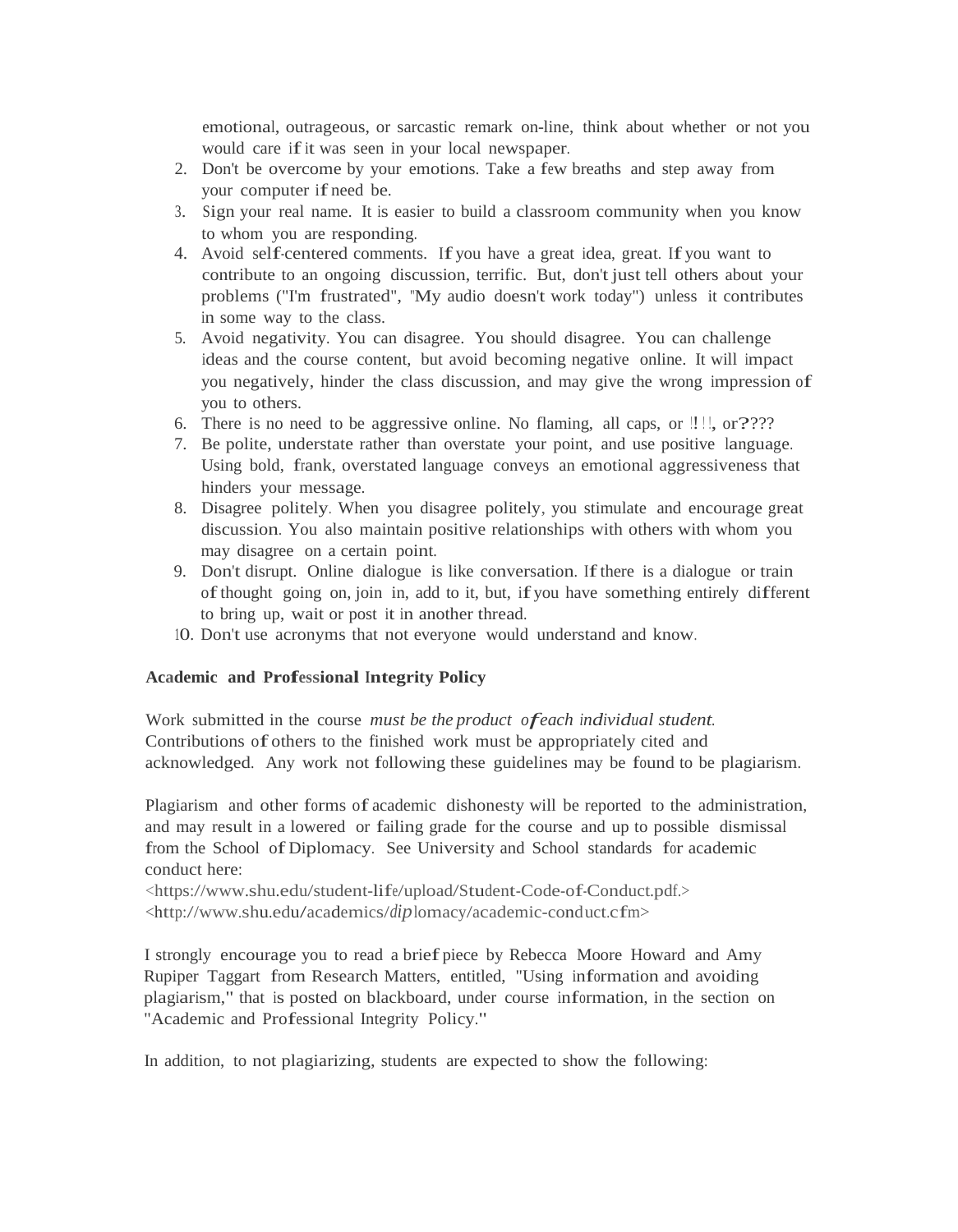- **1. Dependability:** candidates are reliable, timely, and consistent in their presence and preparation for courses at the university as well as their field settings.
- 2. **Respect & Empathy:** candidates are respectful in their address, writing, language, and physical space toward faculty, university staff, school personnel, peers, and students in the field.
- 3. **Open-mindedness:** candidates respect the context and experience of others; developing the skills to use that information in classroom conversation, writing, and lesson planning.
- 4. **Integrity:** candidates submit original work, fully cite all sources associated with the development oftheir work (including information from the internet), and recognize that the university fully supports the use of anti-plagiarism software in support of academic integrity. Original student work is expected.

## **Statement on Students with Disabilities**

It is the policy and practice of Seton Hall University to promote inclusive learning environments. If you have a documented disability you may be eligible for reasonable accommodations in compliance with University policy, the Americans with Disabilities Act, Section 504 ofthe Rehabilitation Act, and/or the New Jersey Law against Discrimination. Please note, students are not permitted to negotiate accommodations directly with professors. To request accommodations or assistance, please self-identify with the Office for Disability Support Services (DSS), Duffy Hall, Room 67 at the beginning of the semester.

For more information or to register for services, contact DSS at:

Email: [dss@shu.edu](mailto:dss@shu.edu) Phone: 973-313-6003 Fax: 973-761-9185 Duffy Hall room 67

## **Policy on Incompletes:**

Incompletes will be given only in exceptional cases for emergencies. Students wishing to request a grade of Incomplete must provide documentation to support the request accompanied by a Course Adjustment Form (available from the Diplomacy Main Office) to the professor *before* the date of the final examination. If the incomplete request is approved, the professor reserves the right to specify the new submission date for all missing coursework. Students who fail to submit the missing course work within this time period will receive a failing grade for all missing coursework and a final grade based on all coursework assigned. Any Incomplete not resolved within one calendar year of receiving the Incomplete or by the time of graduation (whichever comes first) automatically becomes an "FI" (which is equivalent to an F). It is the responsibility ofthe student to make sure they have completed all course requirements within the timeframe allotted. Please be aware that Incompletes on your transcript will impact financial aid and academic standing.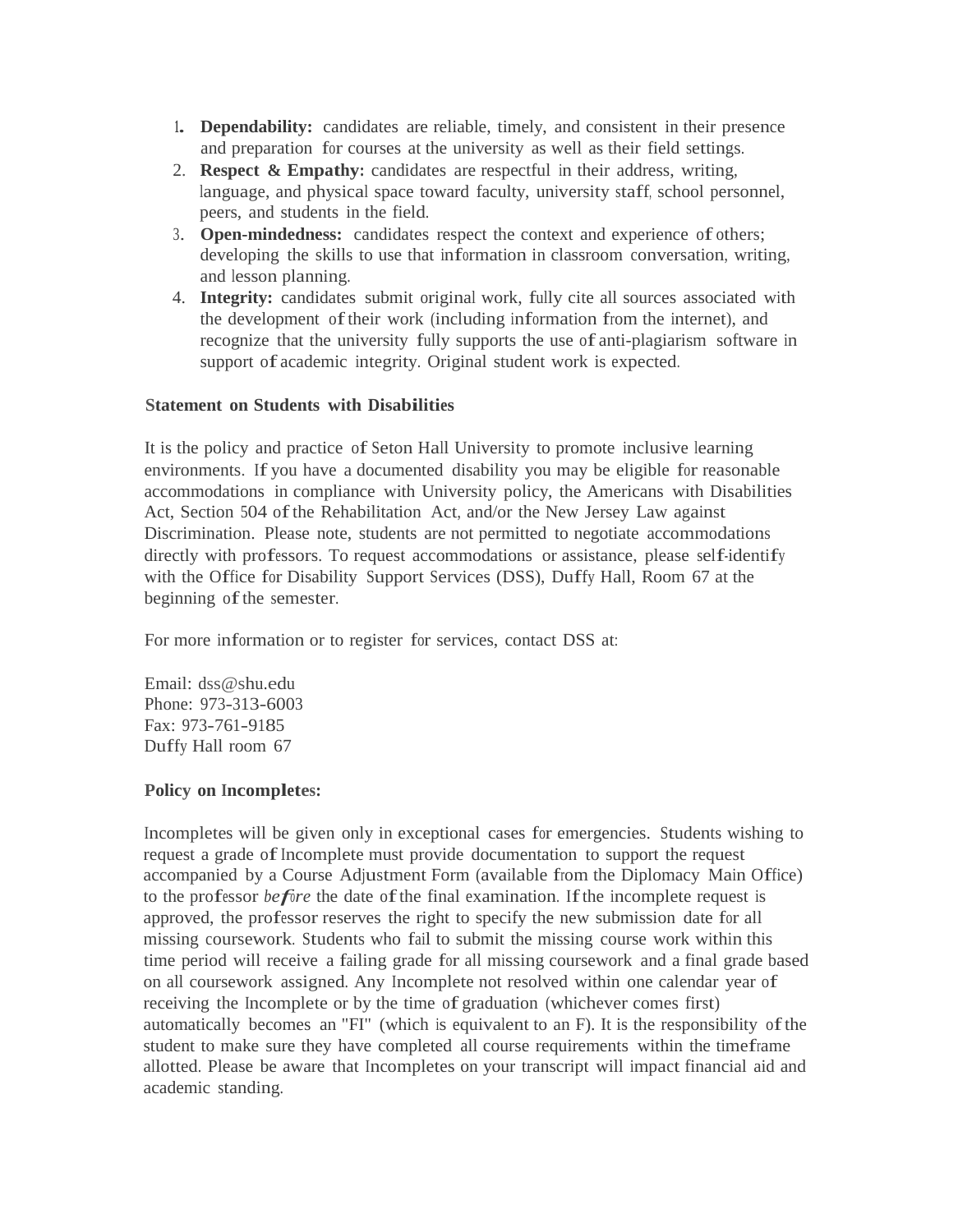## **COURSE SCHEDULE:**

# **Weeki**

| Subject:                                  | During the first week we will focus on mutual introductions and acquaint<br>ourselves with the topics of peacemaking and peacekeeping. You will be<br>expected to also explore the syllabus, Blackboard online platform and<br>course requirements. Through the readings we will look at the nature and<br>sources of conflict. |  |  |
|-------------------------------------------|---------------------------------------------------------------------------------------------------------------------------------------------------------------------------------------------------------------------------------------------------------------------------------------------------------------------------------|--|--|
| Readings:                                 | Pruitt, Dean G, Sung Hee Kim, and Jeffrey Z Rubin, (PART I– chapters<br>1, 2, 3)<br>Dugan, Maire. 1996. "A Nested Theory of onflict." A Leadership<br>Journal: Women in Leadership-Sharing the Vision 1 (1).                                                                                                                    |  |  |
| Week2                                     |                                                                                                                                                                                                                                                                                                                                 |  |  |
| Subject:<br>Readings:                     | Escalation of conflict – models and concepts<br>Pruitt, Dean G, Sung Hee Kim, and Jeffrey Z Rubin, (PART II - chapters<br>5, 6, 7)                                                                                                                                                                                              |  |  |
| Week <sub>3</sub>                         |                                                                                                                                                                                                                                                                                                                                 |  |  |
| Subject:<br>Readings:                     | Peacemaking - stalemate and settlement<br>Pruitt, Dean G, Sung Hee Kim, and Jeffrey Z Rubin, (PART III - chapters<br>9, 10, 11                                                                                                                                                                                                  |  |  |
| Week4                                     |                                                                                                                                                                                                                                                                                                                                 |  |  |
| Subject:<br>Reading:                      | Peacekeeping – concepts and origins<br>Bellamy, Alex J, and Stuart, Williams, Paul D Griffin (Part I and Part II)                                                                                                                                                                                                               |  |  |
| Week5<br>Subject:<br>Reading:             | Peacekeeping case study (Rwanda)<br>Dallaire, Romeo, and Brent Beardsley. 2005. Shake Hands with the Devil:<br>The Failure of Humanity in Rwanda.                                                                                                                                                                               |  |  |
| Week6<br>Subject:<br>Reading:             | Peacekeeping – peace operations and challenges<br>Bellamy, Alex J, and Stuart, Williams, Paul D Griffin (Part III and Part<br>IV) Brahimi report                                                                                                                                                                                |  |  |
| Week7                                     | Work on paper                                                                                                                                                                                                                                                                                                                   |  |  |
| Week <sup>8</sup><br>Subject:<br>Reading: | Peacemaking practice<br>Allen Nan, Susan, Zacharia C. Mampilly, and A. Bartoli (Chapters 4, 5, 7,<br>8, 10)                                                                                                                                                                                                                     |  |  |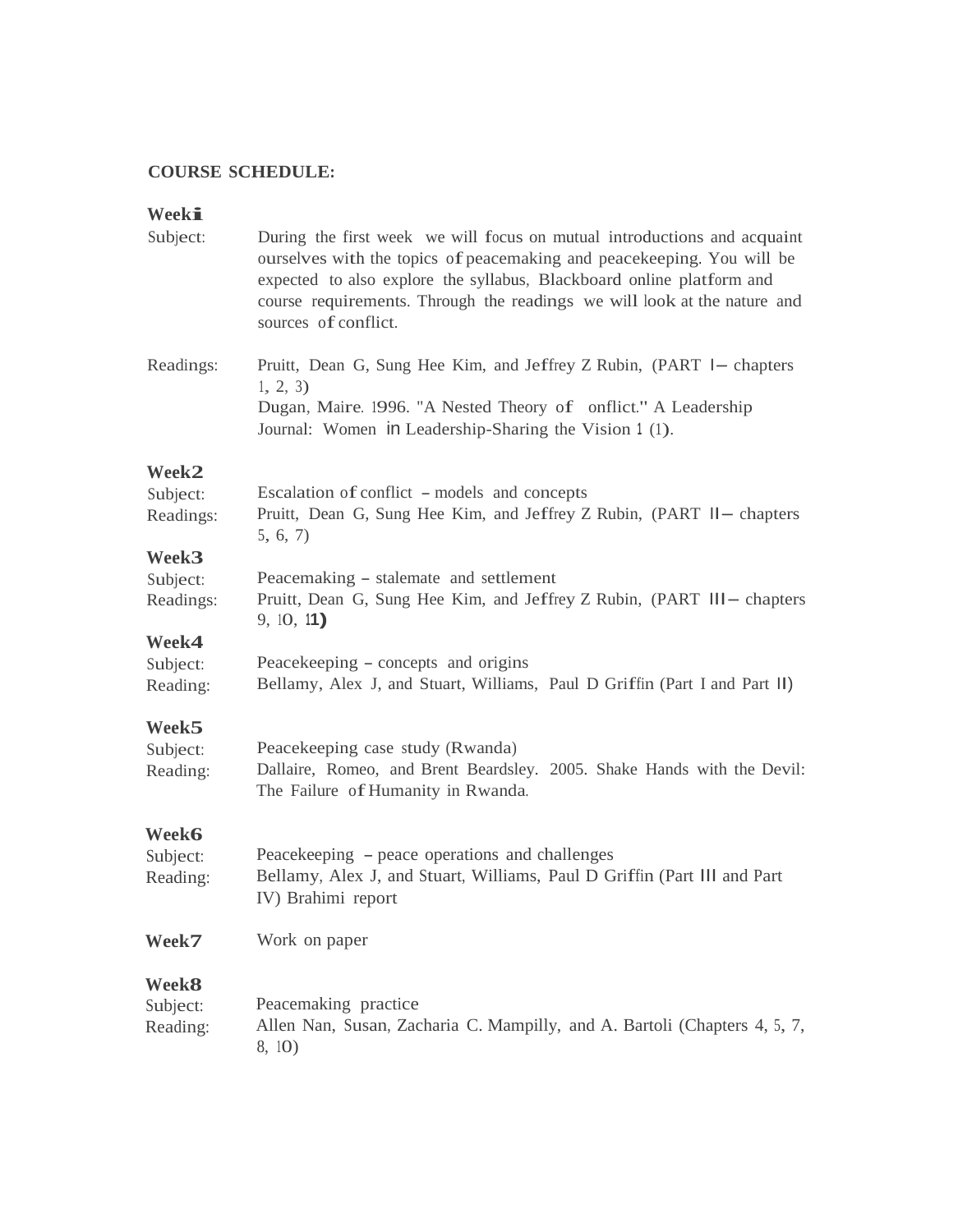| Week <b>9</b>   | <b>Towards systemic peacemaking</b>                                                                                             |
|-----------------|---------------------------------------------------------------------------------------------------------------------------------|
| Subject:        | Allen Nan, Susan, Zacharia C. Mampilly, and A. Bartoli (Chapters 39,                                                            |
| <b>Reading:</b> | 40, 41, 47                                                                                                                      |
| <b>Week 10:</b> | Subject: Final paper<br>The final week is dedicated to conducting research and writing of the final<br>paper.<br>Due 11/25/2018 |

## DETAILED CLASS SCHEDULE

| Weeks                                                                                                                                    | Reailing and Video Content                                                                                                                                                                                                                                                                                 | Activities<br>IIC: During the first week, we will focus on mutual<br>T.<br>introductions and acquaint ourselves with the topics of<br>peacemaking and peacekeeping. You will be expected<br>to also explore the syllabus, Blackboard online<br>platform and course requirements.<br>1.1. Introductions Blog-Points:5<br>Instructions: Post a blog entry to introduce yourself to<br>the instructor and the other students in the course. You<br>and the introductions of<br>yollr student colleagues.                                                                                                                                                                                                                                                                                                                                                                                                                                                      | Paper Assignments |
|------------------------------------------------------------------------------------------------------------------------------------------|------------------------------------------------------------------------------------------------------------------------------------------------------------------------------------------------------------------------------------------------------------------------------------------------------------|------------------------------------------------------------------------------------------------------------------------------------------------------------------------------------------------------------------------------------------------------------------------------------------------------------------------------------------------------------------------------------------------------------------------------------------------------------------------------------------------------------------------------------------------------------------------------------------------------------------------------------------------------------------------------------------------------------------------------------------------------------------------------------------------------------------------------------------------------------------------------------------------------------------------------------------------------------|-------------------|
|                                                                                                                                          | Readings:                                                                                                                                                                                                                                                                                                  |                                                                                                                                                                                                                                                                                                                                                                                                                                                                                                                                                                                                                                                                                                                                                                                                                                                                                                                                                            |                   |
| Weck 1:<br>lutroduction to<br>peacemaking<br>and<br>peacekeeping<br>Date:<br>Mon., $Q2L10-$<br>Sun., 02L16<br>Leaming<br>lourcome $1, 2$ | Syllabus<br>Pruitt, Dean G, Sung Hee<br>Kim and Jeffrey Z Rubin,<br>$(\text{bART I} - \text{Chapters 1, 2, 3})$<br>Dugan, Maire. 1996. "A<br>Nested Theory of Conflict."<br>$\Lambda$ Leadership Journal:<br>Women in Leadership-<br>Slmring the Vision $\perp$ (1).<br>Powerf'oinc/Jccrure Dugan<br>model | Include answers to the following questions<br>Where do you call home?<br>1.<br>What name do you go by in this school?<br>2.<br>3.<br>What experiences do you have with conflict<br>resolution?<br>What related (to conflict resolution) classes<br>4.<br>have you taken in the past or are taking at<br>the moment?<br>What do you expect to learn in this course?<br>5.<br>What are your outside interests?<br>6.<br>7.<br>Have you ever taken an online course<br>before? If so, what tips do you have for<br>other students?<br>The introduction should be between 100 and 150<br>wonk Deadline: Fridil)' 9L14L18<br>1.2 Blog entry on What is peacemaking and<br>I cac keeping? – Points: 5<br>Learning Objective<br>Ry the completion of this activity, you will be able to<br>apply and use various concepts pertaining to the role of<br>pe-i cernaking and peacekeeping.<br>Instructions:<br>Complete the assigned readings 1 and 2. First analyze |                   |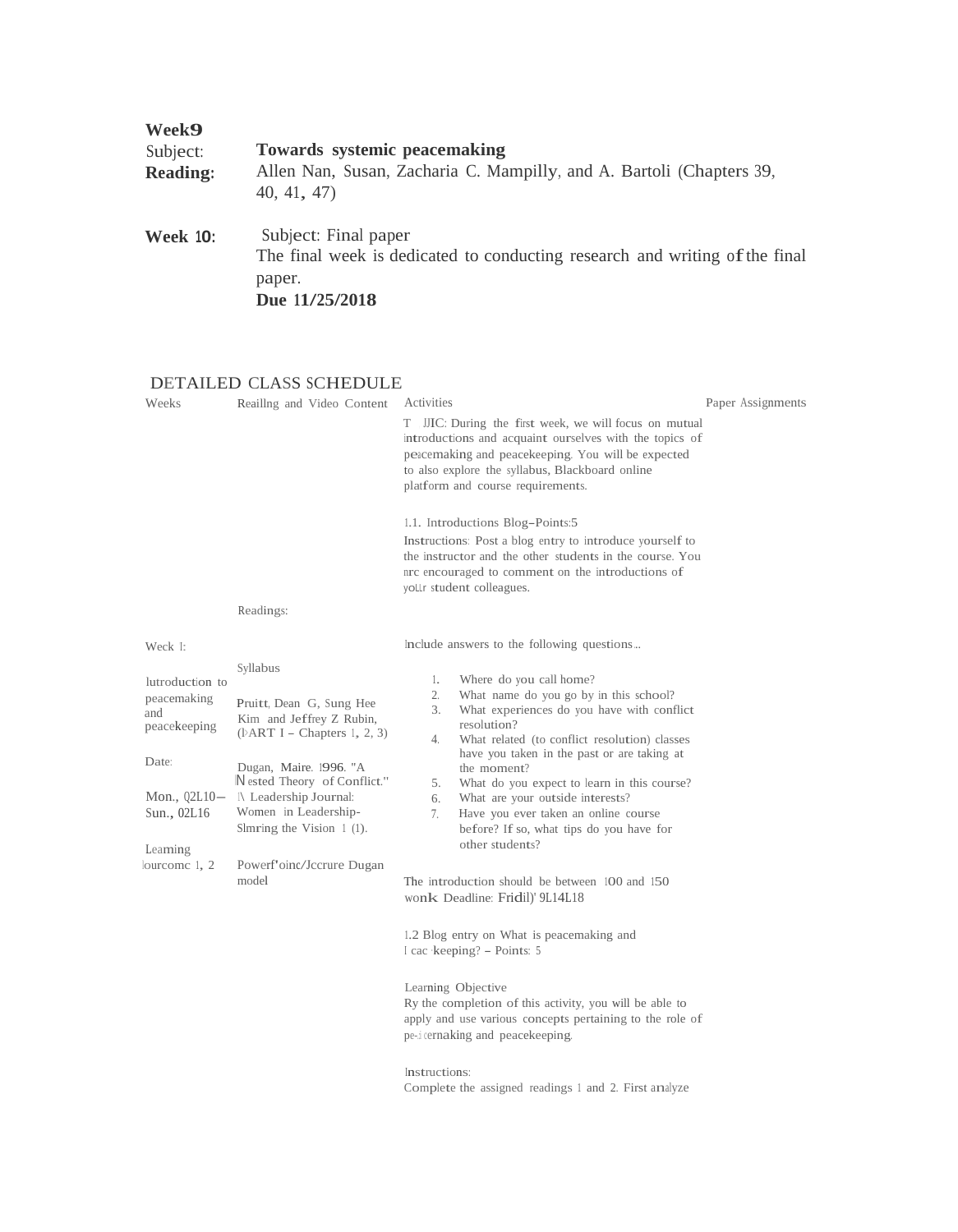|                                                                                                                                                                            |                                                                                                                                                                  | the conflict of your choice by using Dugan's model and<br>then use some of the concepts/theories from the<br>readings to propose peacemaking or peacekeeping<br>strategies rhnt you would use to deal with the conflict<br>of your choice (personal, intrastate, interstate or<br>communal). Make sure you cite the readings and make<br>n distinction between peacekeeping and peacemaking.<br>13log length should be 500-650 words. Estimated time<br>for<br>blog: 4 hours. Deadline: Sunday 09/16/18                                                                                                                                                                                                                                                                                                                                                                                                    |                     |
|----------------------------------------------------------------------------------------------------------------------------------------------------------------------------|------------------------------------------------------------------------------------------------------------------------------------------------------------------|------------------------------------------------------------------------------------------------------------------------------------------------------------------------------------------------------------------------------------------------------------------------------------------------------------------------------------------------------------------------------------------------------------------------------------------------------------------------------------------------------------------------------------------------------------------------------------------------------------------------------------------------------------------------------------------------------------------------------------------------------------------------------------------------------------------------------------------------------------------------------------------------------------|---------------------|
| Weeks                                                                                                                                                                      | Reading and Video Content                                                                                                                                        | Activities<br>TOPT : During week 2, we will focus on how conflicts<br>escalate as well as the conditions and roots of violent<br>conflicts. We will learn key models and concepts<br>pertaining to escalation of conflict.<br>2.1. Blog on escalation of conflicts with religious and<br>cultural implications using models and concepts from<br>th $\cdot$ readings Points: 5                                                                                                                                                                                                                                                                                                                                                                                                                                                                                                                             | Paper $\Sigma$      |
| $\mathcal{C}$ eek 2:<br>Escal:lion of<br>conflict $-$<br>models and<br>$cone$ <sub>pt</sub> $\lt$<br>Date:<br>09/17—<br>Mon<br>Sun., M/23<br>Learning<br>$($ urcomes: 1, 3 | $R$ dlngs:<br>Pruitt, Dean G, Sung Hee<br>Kim, and Jeffrey Z Rubin,<br>$(PART II - chapters 5, 6, 7)$<br>Mini-lecture<br>I ocumentary: Beyond Right<br>and Wrong | Lt <sub>il</sub> , lung Objective<br>By the completion of this activity, you will be able to<br>apply skills of critical analysis and use various concepts<br>to analyze escalation of conflict. You will also be able<br>to analyze roots, escalation and consequences of<br>conflict through discussion and case studies' analysis.<br>lustructions:<br>Complete the assigned readings; chose a conflict and<br>nnalyze it using at least 2 concepts/or and models<br>from the readings and arguing why you consider them<br>most convincing. Make sure you cite the readings.<br>Blog length should be 500-650 words.<br>Refer to the "Rubric for Excellent Blog Posts" for<br>gr. Iding criteria. Estimated time for blog: 3 hours.<br>Deadline: Sunday 9/23/18<br>Additiollfil questions to consider Off the dammefftary and<br>reorlillgl:<br>I low do conflicts escalate? What are the roots of the |                     |
|                                                                                                                                                                            |                                                                                                                                                                  | conflicts in the cases mentioned in the documentary?<br>llow do we deal with consequences of deadly conflict<br>at personal, communal and international levels? Is<br>reconciliation possible?                                                                                                                                                                                                                                                                                                                                                                                                                                                                                                                                                                                                                                                                                                             |                     |
| Weeks<br>Weck 3:<br>Pcacernaking –<br>stal mate and<br>settlement                                                                                                          | <b>ItenditiA and Video Content</b><br>Readings:<br>Pruitt, Dean G, Sung Hee<br>Kim, and Jeffrey Z Rubin,<br>$(PART III - chapters 9, 10,$                        | Activin $\sqrt{\ }$<br>T <sup>11</sup> 1 <sup>1</sup> TC: During this week, we will focus on how<br>conflicts de-escalate and which peacemaking practices<br>are used to reach settlement.<br>3. Group Discussion on Peace in Northern Ireland                                                                                                                                                                                                                                                                                                                                                                                                                                                                                                                                                                                                                                                             | Paper Assignmellti: |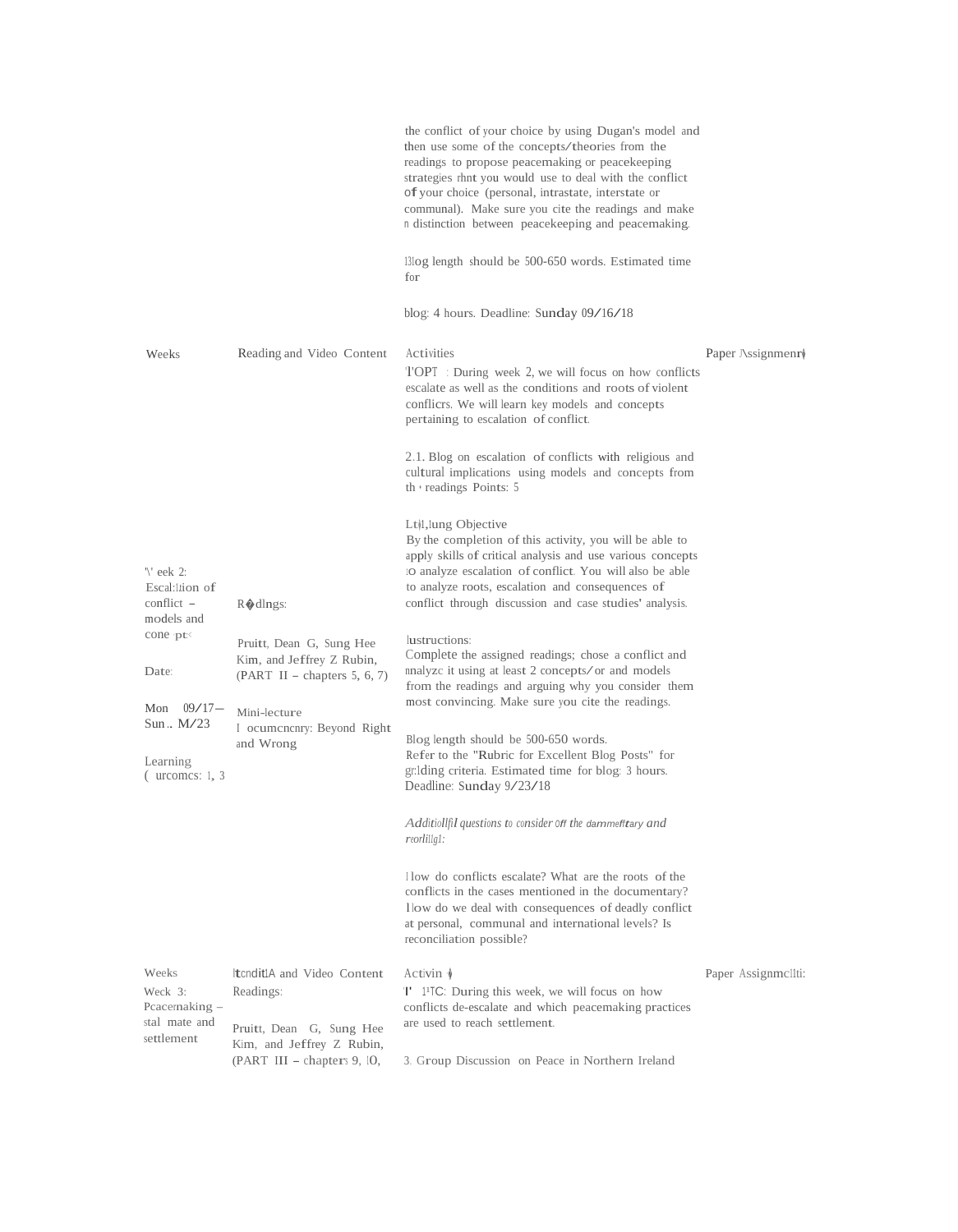| Date:                                                               | 11)                                                                                                                                              | video                                                                                                                                                                                                                                                                                                                                                                                                                                                                                                                                                                                                                                                                                                                                                                                                                                                                                                                                                                                                                                                                    |
|---------------------------------------------------------------------|--------------------------------------------------------------------------------------------------------------------------------------------------|--------------------------------------------------------------------------------------------------------------------------------------------------------------------------------------------------------------------------------------------------------------------------------------------------------------------------------------------------------------------------------------------------------------------------------------------------------------------------------------------------------------------------------------------------------------------------------------------------------------------------------------------------------------------------------------------------------------------------------------------------------------------------------------------------------------------------------------------------------------------------------------------------------------------------------------------------------------------------------------------------------------------------------------------------------------------------|
| Mon., $12/24$ – Mini-lecture<br>Sun., 09LJ0<br>Learning             | Video: Peace in Northern<br>Ireland, but Sectarian<br>Outcomes: 1, 3 Division. Remain:<br>https://www.youtubc.com/wa<br>$rch?v = ti$ Iffi_ABpXis | Leaming Objective<br>By the completion of this activity, you will be able to<br>connect theory and concepts on de-escalation and<br>kouflict settlement to practice through discussion and<br>case study analysis.<br>Instructions; Using concepts and insights from the r<br>adings, submit to the discussion board an entry<br>responding to video and answering the following: Is<br>peace in Northern Ireland sustainable? What<br>conditions were necessary for de-escalation of conflict?<br>How should we promote reconciliation in the<br>aft zrmath of conflict?<br>Submit 1 initial entry of 250-350 words and at least 2<br>r plics to your colleagues entries of 100-150 words<br>Refer to the "Rubric for Excellent Class Discussions,"<br>for grading criteria.<br>Estimated time for discussion: 5 hours.<br>Deadline: Friday 2/28L18 (post discussion initial<br>$CHU)$ ')<br>Deadline: Sunday 9L30L18 (submit at least 2 replies to<br>others' initial entries)<br>Points: 5<br>TC Pf .: This week' topics are concepts and origins of<br>pcacekc ping. |
|                                                                     | Readings:                                                                                                                                        | 4.1. Group Discussion<br>1.carning Objective<br>By the completion of this activity, you will be able to                                                                                                                                                                                                                                                                                                                                                                                                                                                                                                                                                                                                                                                                                                                                                                                                                                                                                                                                                                  |
| Week 4:<br>Peacekeeping – I and Part II)<br>concepts and<br>origins | Bellamy, Alex <sub>1</sub> , and Stuart,<br>Williams, Paul D Griffin (Part<br>Video: UN Peacekeeping in                                          | apply and use various peacekeeping and peacemaking<br>concepts to analyze conflicts with religious and cultural<br>implications.<br>Instructions:                                                                                                                                                                                                                                                                                                                                                                                                                                                                                                                                                                                                                                                                                                                                                                                                                                                                                                                        |
| Date:                                                               | r, itst Timor<br>https://www.youtube.com/wa<br>tch?v=Muji6SrP6vk                                                                                 | "\" arch the speaker's lecture, and using the lecture and<br>the readings respond to the following in the group<br>discussion board:                                                                                                                                                                                                                                                                                                                                                                                                                                                                                                                                                                                                                                                                                                                                                                                                                                                                                                                                     |
| $MQn.$ to $L1-$<br>J;un., $10L7$                                    | Speaker's lecture (Prof.<br>Massimo Introvigne):                                                                                                 | Whnt do you find most compelling about<br>peacekeeping? Which aspects of peacekeeping are m lst                                                                                                                                                                                                                                                                                                                                                                                                                                                                                                                                                                                                                                                                                                                                                                                                                                                                                                                                                                          |
| Learning                                                            | $\text{tch}$ jv $=X$ Xl9cq-<br>681 M&foaturc=youtu.be                                                                                            | relevant in the situation of East Timar? Propose a<br>Outcomes: 2, 3 https://www.youtube.com/wn peacemaking/peacekeeping strategy for the cases of<br>religious or cultural conflicts (which include<br>discrimination structural and cultural violence)<br>described by the speaker. Comment on your<br>colleagues' proposed strategies.                                                                                                                                                                                                                                                                                                                                                                                                                                                                                                                                                                                                                                                                                                                                |
|                                                                     |                                                                                                                                                  | Submit 1 initial entry of 250-350 words and at least 2<br>replies to your colleagues entries of 100-150 words.                                                                                                                                                                                                                                                                                                                                                                                                                                                                                                                                                                                                                                                                                                                                                                                                                                                                                                                                                           |
|                                                                     |                                                                                                                                                  | Refer to the "Rubric for Excellent Class Discussions,"<br>for gmding criteria.                                                                                                                                                                                                                                                                                                                                                                                                                                                                                                                                                                                                                                                                                                                                                                                                                                                                                                                                                                                           |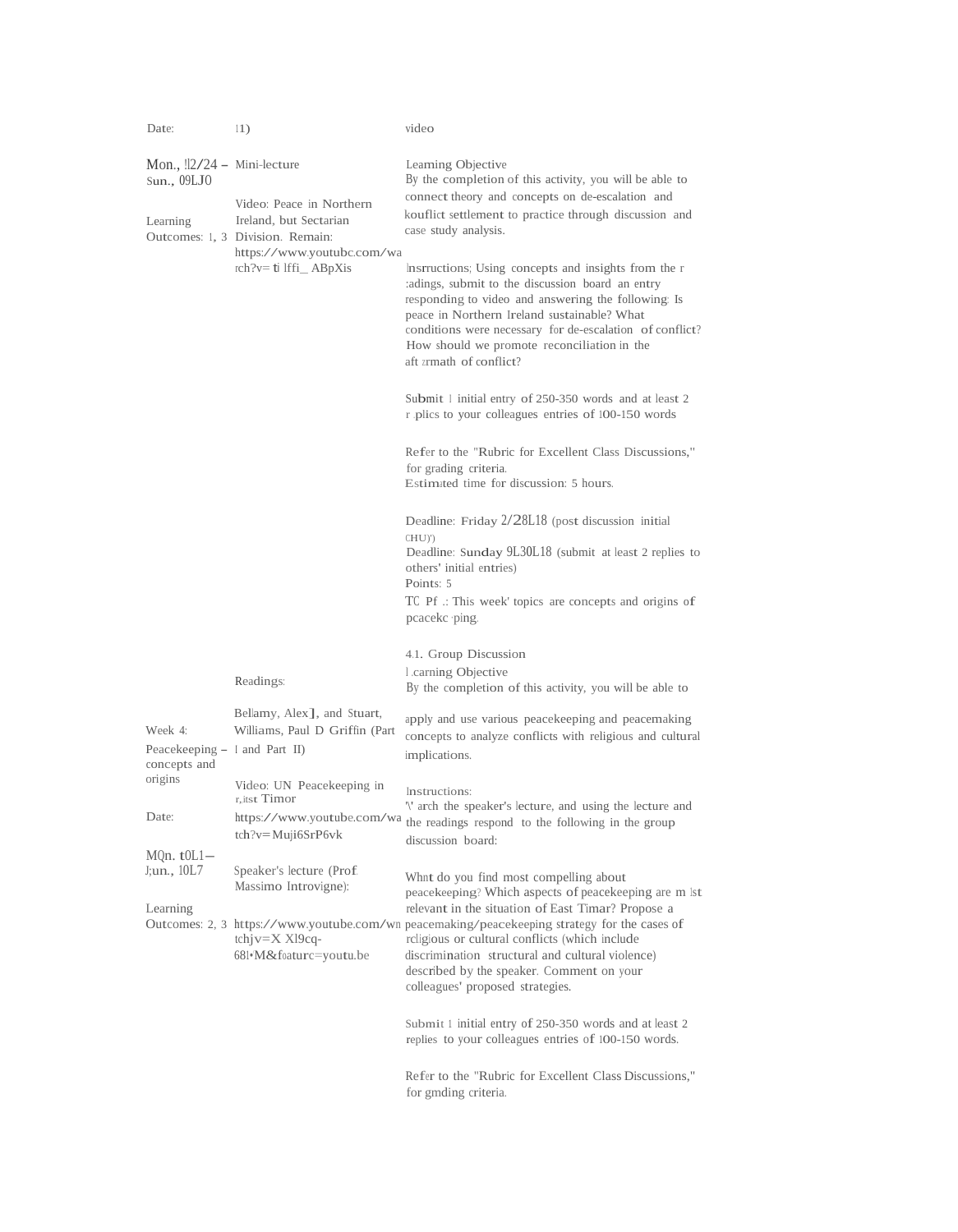|                                      |                                                                | Estimared time for discussion: 5 hours.                                                                                                                             |                                                                                                                                                                                                            |
|--------------------------------------|----------------------------------------------------------------|---------------------------------------------------------------------------------------------------------------------------------------------------------------------|------------------------------------------------------------------------------------------------------------------------------------------------------------------------------------------------------------|
|                                      |                                                                | Deadline: Friday 10/05/18 (post discussion initial<br>entry)<br>Deadline: Sunday $10/07/18$ (submit at least 2 replies<br>tu others' initial entries)<br>Points: 10 |                                                                                                                                                                                                            |
| Weeks<br>Fall Break                  | Reading and Video Content                                      | Activities                                                                                                                                                          | Paper Assignments                                                                                                                                                                                          |
| Mon, $10/08$ -<br>Sun., $10O4$       | No class                                                       | No class                                                                                                                                                            | No class                                                                                                                                                                                                   |
| Weeks                                | Reading and Video Content                                      | Activities                                                                                                                                                          | Paper Assignments<br>Reflective Paper<br>Points: 20                                                                                                                                                        |
| Weck 5:                              |                                                                | T PIC: This week we will examine the case study of<br>Rwanda and how its failure led to significant changes in<br>peacekeeping operations.                          | Learning Objective<br>8y the completion of<br>this activity, you will<br>be able to critically<br>annlyze the practice<br>of peacekeeping on a<br>real life case.                                          |
| I cacekeeping                        |                                                                |                                                                                                                                                                     | Instructions:                                                                                                                                                                                              |
| case study<br>(Rwandn)               | Reading:<br>Dallaire, Romeo, and Brent                         | .c:trning Objective<br>By the completion of this activity, you will be able to<br>evaluate the Rwandan peacekeeping case study and                                  | Complete the reading<br>of the book. Submit<br>the 7-page paper on                                                                                                                                         |
| Date:<br>Mon $10/15$ -               | Beardsley. 2005.                                               | reflect on its challenges and lessons learned.                                                                                                                      | the following topic:<br>Why did                                                                                                                                                                            |
| Sun., $10/21$                        | Shake Hands with the Devil:<br>fhe Failure of Humanity in      | l, Qllcllioll to considerfor the documentary and readillgs:                                                                                                         | peacekeeping in<br>Rwandn fail and what<br>could have been done                                                                                                                                            |
| Learning<br>Outcomes: 1, 2,<br>3     | Rwanda.                                                        | I low does genocide occur and is there a way to prevent differently? Use the<br>it?                                                                                 | suggested readings to<br>rcfle ton<br>peacekeeping<br>practices. Feel free to<br>provide personal<br>examples and offer<br>creative solutions<br>supported by<br>evidence.<br>Deadline: Sunday<br>10/21/18 |
| Week 6:                              | Readings:                                                      | TOPIC: We will focus on evolution of peacemaking as<br>well as challenges and lessons learned from                                                                  |                                                                                                                                                                                                            |
| Peacekeeping<br>evolution –<br>peace | Bellamy, Alex J, and Stuart,<br>Williams, Paul D Griffin (Part | peacekeeping operations.                                                                                                                                            |                                                                                                                                                                                                            |
| challenges                           | operations and III and Part IV)                                | 6. Blog entry on evolution of peacekeeping                                                                                                                          |                                                                                                                                                                                                            |
| Date:                                | Brahirni report<br>Mini-lecture                                | Learning Objective<br>By the completion of this activity, you will gain insights<br>into the changing nature of peacekeeping and lessons                            |                                                                                                                                                                                                            |
| Mon, 10/22-                          |                                                                | learned from peace keeping operations. You will have                                                                                                                |                                                                                                                                                                                                            |
|                                      |                                                                | the opportunity to apply some of the concepts from                                                                                                                  |                                                                                                                                                                                                            |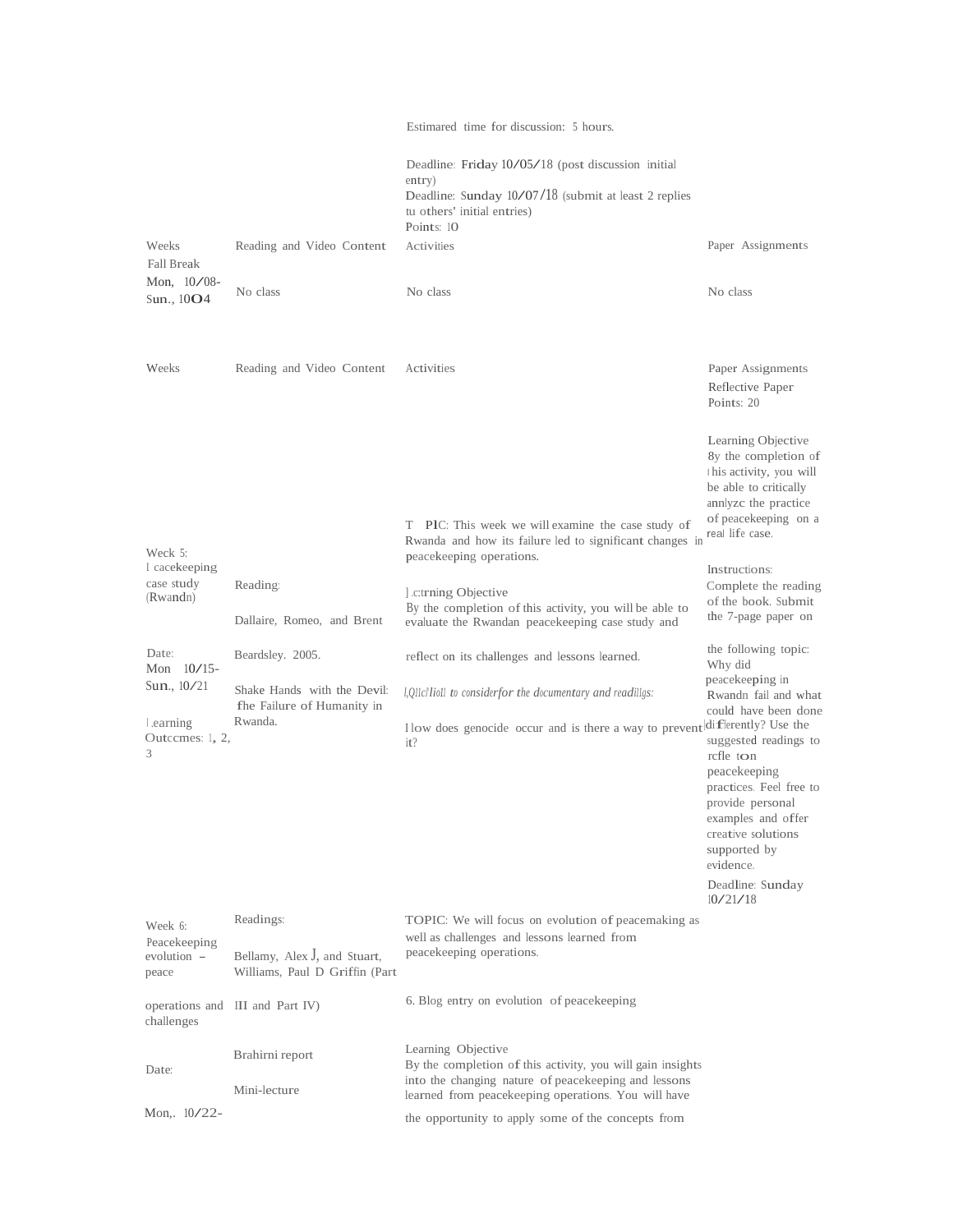| Syn., 10/28<br>Learning<br>Outcomes: 3                                                                                                                                                                                                                                                                                                                                                                                                                  | Documenlnry: On<br>peace keeping mission in the<br>c:ongo<br>ws/520/ | the readings on the case of peace keeping in the Congo.<br>[nstructions:<br>Complete the assigned readings, watch the<br>http://www.pbs.org/nowhho documentary and use some of the concepts/ideas from<br>th readings to analyze how and why peacekeeping<br>evolved Use the case of Congo as well as other case<br>studies covered in this course. Make sure you cite the<br>readings.<br>BI()g length should be 500-650 words. Points: 5<br>Deadline: Sunday 10/28/2018 |                   |
|---------------------------------------------------------------------------------------------------------------------------------------------------------------------------------------------------------------------------------------------------------------------------------------------------------------------------------------------------------------------------------------------------------------------------------------------------------|----------------------------------------------------------------------|---------------------------------------------------------------------------------------------------------------------------------------------------------------------------------------------------------------------------------------------------------------------------------------------------------------------------------------------------------------------------------------------------------------------------------------------------------------------------|-------------------|
| Weeks                                                                                                                                                                                                                                                                                                                                                                                                                                                   | Reading and Video Content                                            | Refer to the "Rubric for Excellent Blog Posts" for<br>gmeling criteria. Estimated time for blog: 2 hours.<br>Activities<br>7. Final Paper Blog                                                                                                                                                                                                                                                                                                                            | Paper Assignments |
| Wcck7<br>W <n'k a<="" on="" td=""><td></td><td>Instructions:<br/>Prepare a one-paragraph summary of your final paper<br/>and submit it as a blog post. Also provide an outline of<br/>your paper, indicating the key areas/headings to be<br/>considered. Finally, provide a tentative list of works<br/>you plan to draw on for your final paper. You should<br/>list at least eight sources (academic journal<br/>arriclea/books)</td><td></td></n'k> |                                                                      | Instructions:<br>Prepare a one-paragraph summary of your final paper<br>and submit it as a blog post. Also provide an outline of<br>your paper, indicating the key areas/headings to be<br>considered. Finally, provide a tentative list of works<br>you plan to draw on for your final paper. You should<br>list at least eight sources (academic journal<br>arriclea/books)                                                                                             |                   |
| paper outline<br>und draft                                                                                                                                                                                                                                                                                                                                                                                                                              |                                                                      | State your opinion (in 100-150 words) on 2 other<br>summari <i>v</i> using the Blog Comments feature.                                                                                                                                                                                                                                                                                                                                                                     |                   |
| Dlltc:                                                                                                                                                                                                                                                                                                                                                                                                                                                  |                                                                      | If you see that two other students have already                                                                                                                                                                                                                                                                                                                                                                                                                           |                   |
| Mon $.10$ /zq<br>Sun. $\cdot$ 11/04                                                                                                                                                                                                                                                                                                                                                                                                                     |                                                                      | comment don someone's outline then comment on<br>another student's post. I would like to make sure that<br>nil students receive feedback from their peers.                                                                                                                                                                                                                                                                                                                |                   |
|                                                                                                                                                                                                                                                                                                                                                                                                                                                         |                                                                      | Blog length should be 500-650 words. Points: 10                                                                                                                                                                                                                                                                                                                                                                                                                           |                   |
|                                                                                                                                                                                                                                                                                                                                                                                                                                                         |                                                                      | Final Paper Outline Deadline: Friday 11/02<br>Deadline: Feedback Comments: Synday 11/04                                                                                                                                                                                                                                                                                                                                                                                   |                   |
| Week 8:                                                                                                                                                                                                                                                                                                                                                                                                                                                 |                                                                      | Refer to the "Rubric for Excellent Blog Posts" for<br>gmding criteria. Estimated time for blog: 4 hours.                                                                                                                                                                                                                                                                                                                                                                  |                   |
| Peace and<br>peacemaking –<br>origins and                                                                                                                                                                                                                                                                                                                                                                                                               | Reading:                                                             | Topic: This week we will focus on the concept of                                                                                                                                                                                                                                                                                                                                                                                                                          |                   |
| concepts                                                                                                                                                                                                                                                                                                                                                                                                                                                | Allen Nan, Susan, Zacharia C.<br>Mampilly, and A. Bartoli            | peace and peace making, identifying the origins of the<br>term and its development.                                                                                                                                                                                                                                                                                                                                                                                       |                   |
| Date:<br>Mon $\cdot$ 11/08<br>Sun., 11/11                                                                                                                                                                                                                                                                                                                                                                                                               | (Chapters 34, 35, 36, 38)                                            | Question to think about as you read: What do you find<br>most compelling about peacemaking? What are the<br>challenges? What is needed for success?                                                                                                                                                                                                                                                                                                                       |                   |

Learning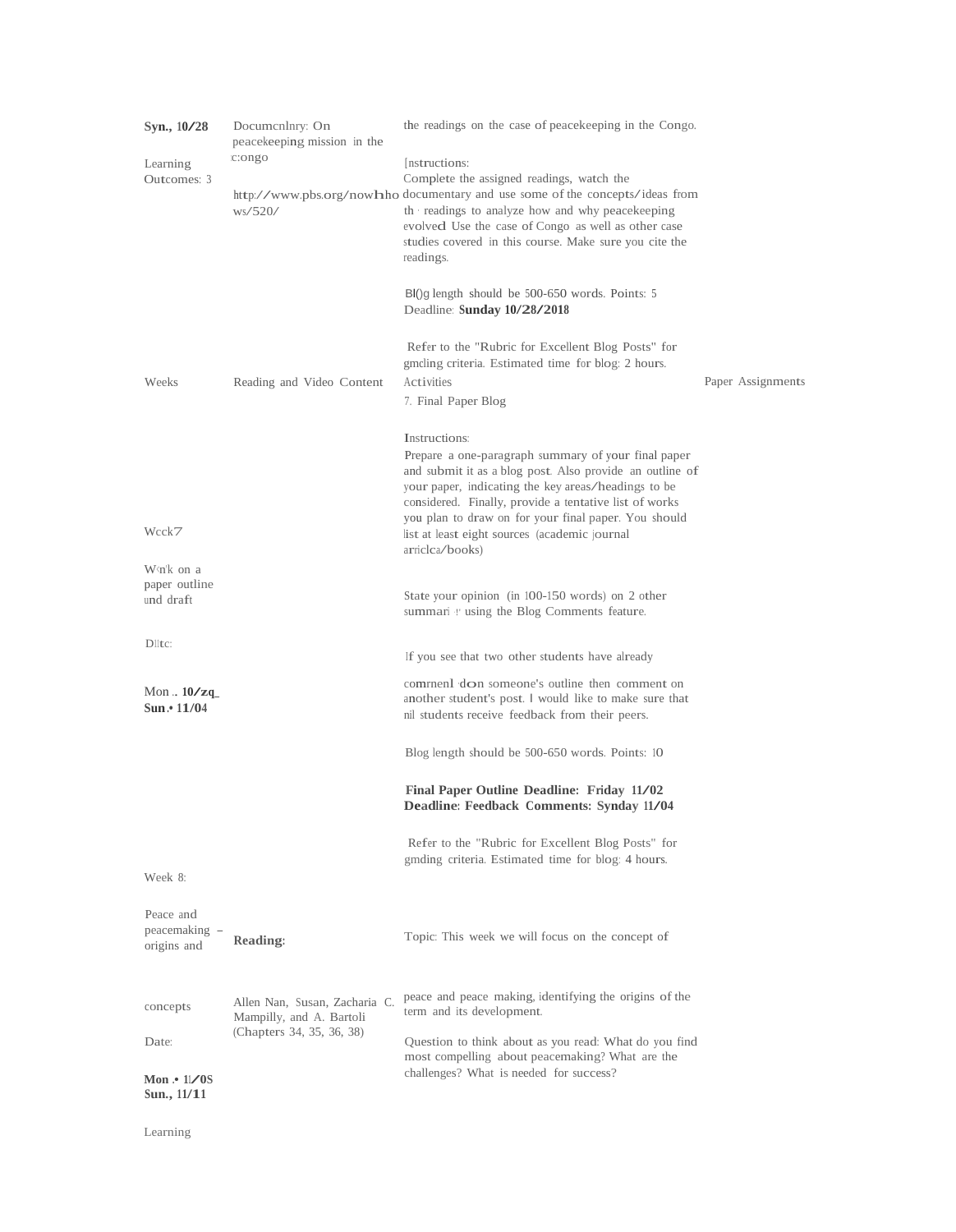TOPIC: This week, we will focus on peacemaking practice. 9.1 Group discussion on the readings - Points: <sup>5</sup> Week 9: Peacemaking practice Readings: 3 Learning Objective By the completion of this activity, you will be able to analyze peacemaking practice writ large. You will have the opportunity to apply some of the concepts from the readings on the cases of your choice which would facilitate analysis and learning about the practices of peacemaking in diverse settings. Instructions: Complete the assigned readings, listen to the guest speaker and apply some of the concepts/ideas from Date: Allen Nan, Susan, Zacharia C. the readings to the real life case of you choice. Make Mampilly, and A. Bartoli sure you cite the readings and reflect on the lecture of sure you cite the readings and reflect on the lecture on Mozambique. **Mon.,** *11L12*- (Chapters 34, 40, 46, 47) **Sun., 11L18** Lecture by a guest speaker on Submit 1 initial entry of 250-350 words and at least 2 peacemaking in Mozambique replies to your colleagues' entries of 100-150 words Learning peacemaking in Mozambique replies to your colleagues' entries of 100-150 words Outcomes: 1,2,3 Refer to the "Rubric for Excellent Class Discussions," for grading criteria. Estimated time for discussion: 5 hours. Deadline: **Friday 11l16Ll8** (post discussion initial entry) Deadline: **Sunday 11L'l8Ll8** (submit at least 2 replies to others' initial entries) Points: <sup>5</sup> Week 10: Final Paper By the completion of Learning TOPIC: The final week is dedicated to conducting Outcomes: research and writing of the final paper. new innovative 1,2,3

10. Final paper Learning Objectives:

this activity, you will be able to analyze the

approaches to peacemaking and **Mon., 11Zl9--** peacekeeping based **Syn, 11L25** on ideas and concepts covered.

> Instructions The final paper should be a case study, emphasizing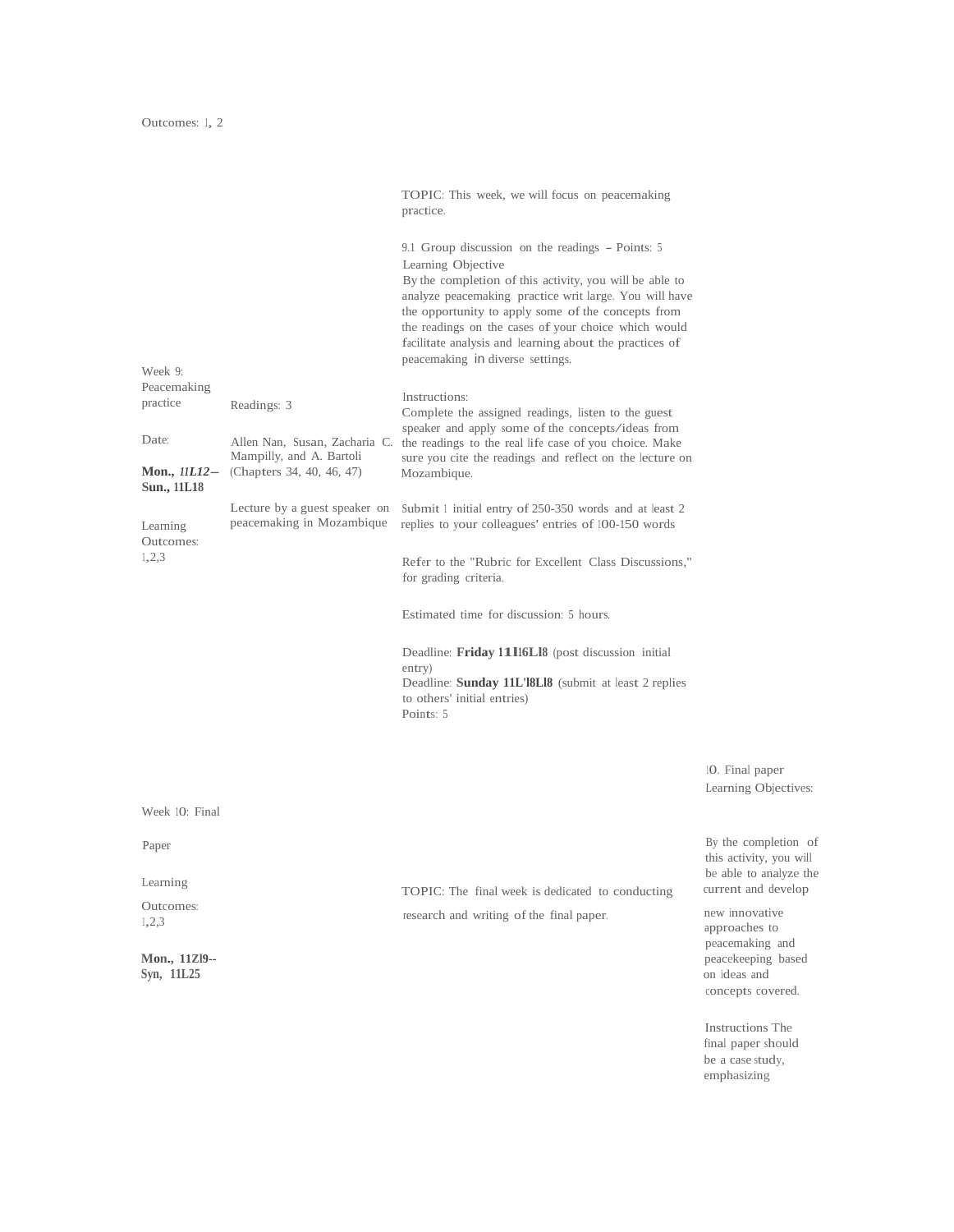and utilizing conflict analysis and resolution concepts from the readings to both analyze some current conflict and propose possible peacemaking/ peacekeeping strategies.

1. Pick a conflict situation (this can be communal conflict, cultural conflict, ethnic, international or domestic conflict); 12. Analyze conflict provide a short background, parties interests and aspirations, key issues and developments, some previous peacemaking initiatives - analysis means that you should not describe, but be critical and reflective in each argument that you make; if you say something support it with evidence.

Suggest a pcaccmllking/p •neck eeping Intervention/stmtcgy and explain why it would work, what challenges you expect and what ar · the w:1ys forward.

Tlw final paper should be 12-15 pnwsin length, double... spaced, Times New Roman font, I'murgin.

Sec requiremcnrs above and "llubric for Exeellent Writren Papers,"

Submit **Final** Paper